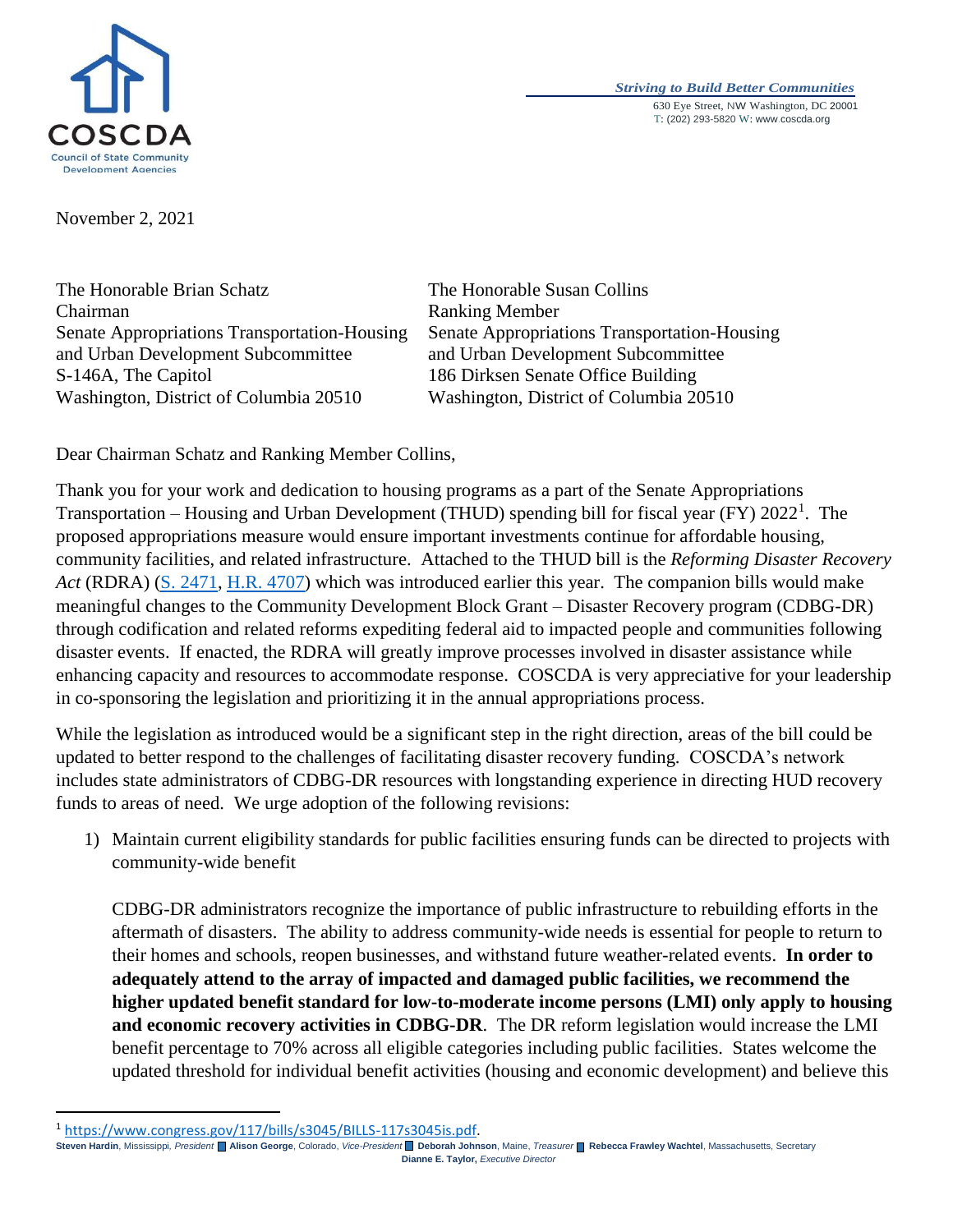is a reasonable and important change to ensure resources target vulnerable populations. However, an extension of this standard to also include public facilities restricts states and localities from directing funds to projects of area-wide impact and priority.

2) Broaden adoption of other agency environmental reviews to include additional areas of compliance

The adoption of other agency environmental reviews improves administration and timelines in recovery activities. However, other facets of federal compliance remains disconnected across separate agencies. The situation poses challenges for administrators and related stakeholders who must navigate multiple processes distinct to each agency. Individual reviews significantly increase administrative costs and delay projects from moving forward; this comes at a time when assistance is desperately needed in devastated communities. Instead, **COSCDA proposes allowing adoption of not only environmental reviews, but also other key federal compliance areas: labor standards, relocation, and procurement.** 

3) Streamline certification processes for prior and existing grantees

The reform legislation has multiple directives assigning HUD the responsibility to review the ability of grant recipients to properly administer disaster aid. A certification process is sound to maintain accountability of federal resources and ensure funds can be sufficiently managed for disaster response. However, as experienced by grantees past and present, certifications are another source of considerable delay to grant activity and implementation. To improve this process, COSCDA recommends the following revisions:

- **Grantees with existing CDBG-DR grants and no major audit findings with HUD can carry over their certifications from their current disaster.**
- **Certifications for grantees under a certain dollar threshold where grantees are low-risk in terms of audit findings can operate under abbreviated certification criteria.**
- **For new grantees, the certification process can be completed in conjunction with HUD technical assistance.**

Overall, the certification process should occur concurrently with the grantee planning process. This ensures that reviews can be completed earlier so that assistance can reach communities sooner.

Further details on our request can be found [here](https://coscda.org/wp-content/uploads/2021/10/COSCDA-Recommendations-Reforming-Disaster-Recovery-Act-FINALOct152021.pdf) which includes proposed legislative text to address each outlined recommendation.

COSCDA again expresses our gratitude for your support of CDBG-DR codification. We are tremendously appreciative for your efforts to promote meaningful reforms to the program. If you have questions regarding our request or further engagement is needed, please reach out to Josh Shumaker COSCDA's Director of Advocacy and Federal Programs [\(jshumaker@coscda.org\)](mailto:jshumaker@coscda.org).

Sincerely,

Drame & Toy/a

Dianne E. Taylor Executive Director